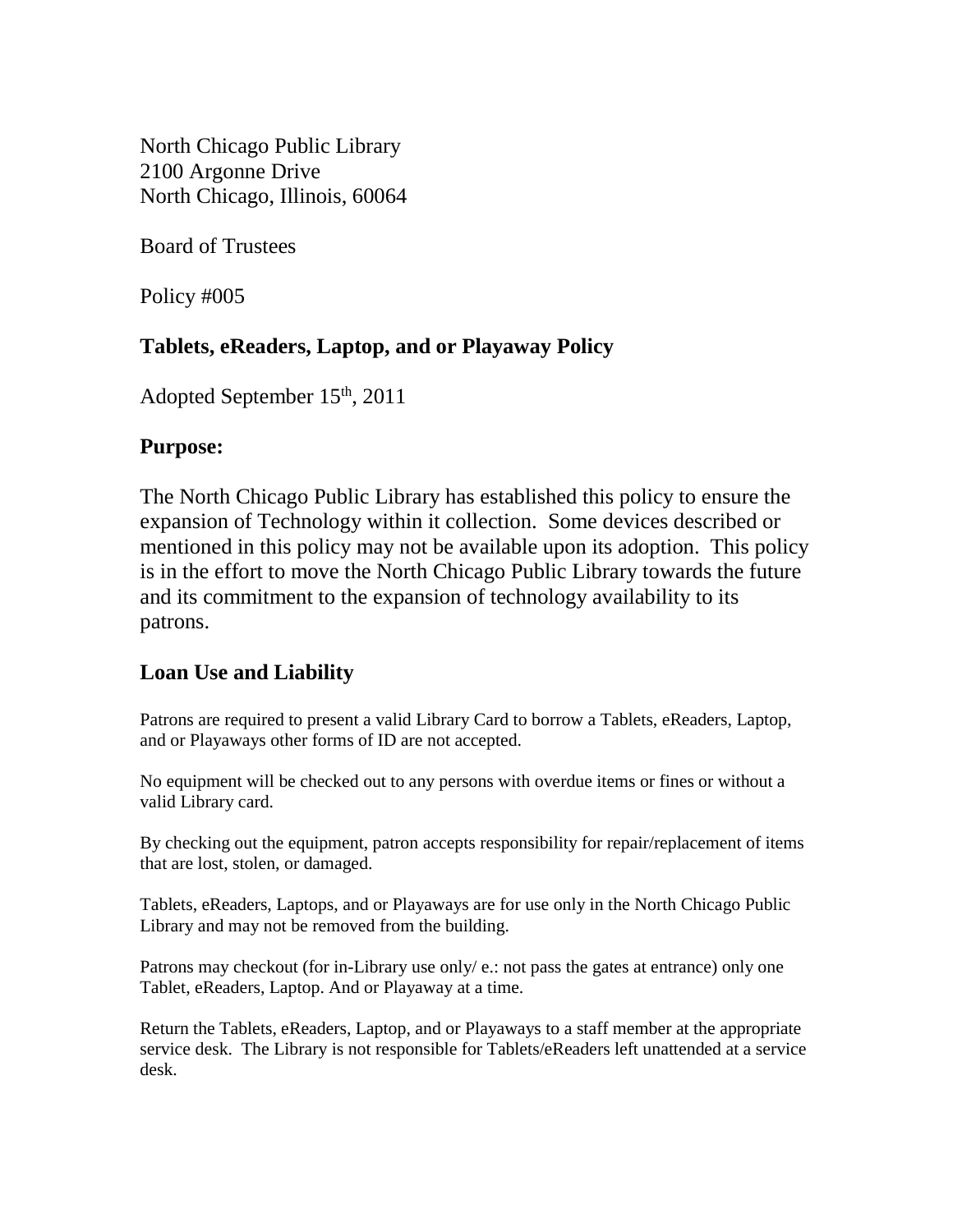Staff will inspect equipment for damage before it is borrowed and when it is returned.

The Library is not responsible for lost data. ALL data is automatically deleted when the Tablets, eReaders, Laptop, and or Playaways is restarted or turned off.

## **Loan Period**

The loan period for Tablets, eReaders, Laptop, and or Playaways is three hours with no renewals. (Note: Tablets, eReaders, Laptop, and or Playaways clocks are not accurate and may not to be used to calculate due time.)

Tablets, eReaders, Laptop, and or Playaways must be returned to the appropriate service desk by the due time or no later than 30 minutes before the Library closes, whichever comes first and regardless of the time it was checked out.

## **Overdue, Lost or Damaged Material or Fines & Liability**

Overdue fines are \$5 an hour for each item including accessories.

The Patron is responsible for returning all items borrowed with your North Chicago Library card by their due date and time. When Tablets, eReaders, Laptop, and or Playaways become overdue, ALL borrowing privileges are blocked until the Tablets, eReaders, Laptop, and or Playaways are returned.

Lost Equipment and lost Library cards should be reported as son as possible to a staff member at the appropriate service desk.

After two hours an unreturned Tablet, eReaders, Laptop, and or Playaways will be considered stolen or lost. Charges for the full replacement value will be imposed. The local police will be notified and an investigation may be initiated.

Damaged items are evaluated to determine if the item can be repaired or a new one must be ordered.

#### **The Library will not be responsible for damage done to users' external storage media or non-Library multimedia/computer equipment used with Library equipment.**

Attempts to damage or alter Library equipment or software are a violation of Library policy. Violators of this policy are subject to disciplinary action as prescribed in the Discipline Policy of the North Chicago Public Library, in addition to possible cancellation of information technology resources and systems access privileges.

## **Connecting, Printing & Saving Files**

- Each Tablets/eReaders/Laptop is equipped with wireless network access.
- Printing is not available from Tablets/eReaders/Laptops.
- Users must provide their own digital media for storage.